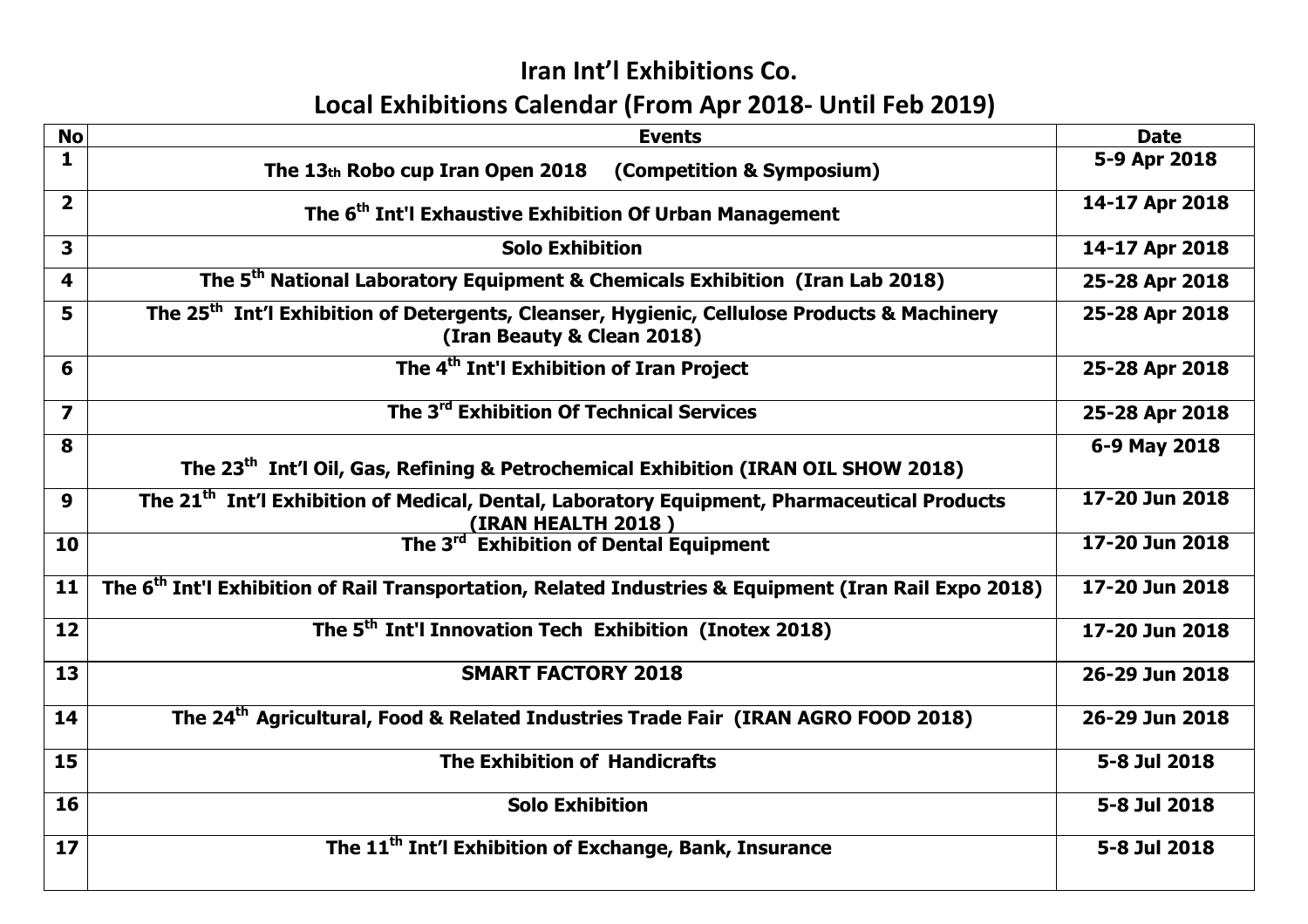| 18              | The 10 <sup>th</sup> Int'l Exhibition of Decorative stone, mining, machinery & Related Equipment                                                             | 15-18 Jul 2018 |
|-----------------|--------------------------------------------------------------------------------------------------------------------------------------------------------------|----------------|
| 19              | The 26 <sup>th</sup> Int'l Tile, Ceramic & Sanitary Ware Exhibition                                                                                          | 15-18 Jul 2018 |
| 20              | The 16 <sup>th</sup> Int'l Exhibition Kitchen, Bath, Sauna & Pool Industries & Equipment                                                                     | 15-18 Jul 2018 |
| 21              | The 19 <sup>th</sup> Int'l Exhibition of Telecommunications, Information Technology & Solutions<br>(Iran Telecom 2018)                                       | 24-27 Jul 2018 |
| 22              | The 14 <sup>h</sup> Iran Int'l Water & Wastewater Exhibition (Watex 2018)                                                                                    | 24-27 Jul 2018 |
| 23              | The 27 <sup>th</sup> International Exhibition of Home Furniture (MOBLEX 2018)                                                                                | 3-6 Aug 2018   |
| 24              | The 5 <sup>th</sup> Int'l Exhibition of Stationery & Engineering                                                                                             | 3-6 Aug 2018   |
| $\overline{25}$ | The 6 <sup>th</sup> Int'l Structure & Frontage and Related Industries Exhibition (STRUFEX 2018)                                                              | 12-15 Aug 2018 |
| 26              | The 4 <sup>th</sup> Int'l Exhibition of Building New Technologies                                                                                            | 12-15 Aug 2018 |
| 27              | The 7 <sup>th</sup> International Exhibition Of Elevators, Industrial & Related Equipment (Iran Liftex 2018)                                                 | 12-15 Aug 2018 |
| 28              | The 4 <sup>th</sup> Int'l Exhibition of Hospital Building, Infrastructure, Installation & Equipment<br>(Iran hospitex 2018)                                  | 12-15 Aug 2018 |
| 29              | The 11 <sup>th</sup> int'l Exhibition of Cement, Concrete, Manufacturing Technologies & Related Machineries<br>(Cementex 2018)                               | 12-15 Aug 2018 |
| 30              | The 27 <sup>th</sup> Persian Handmade Carpet Exhibition                                                                                                      | 23-29 Aug 2018 |
| 31              | The 10th Floor Covering, Moquette, Machine Made Carpet & Related Industries Exhibition<br><b>(FMCEX 2018)</b>                                                | 4-7 Sep 2018   |
| 32              | The 6th Specialist Iran Apparel Exhibition                                                                                                                   | 4-7 Sep 2018   |
| 33              | The 24 <sup>th</sup> Int'l Exhibition of Textile Machinery, Raw Materials, Home Textile,<br><b>Embroidery Machines &amp; Textile Products (IRANTEX 2018)</b> | 4-7 Sep 2018   |
| 34              | The 17 <sup>th</sup> Iran Int'l Confectionery Fair (ICF 2018)                                                                                                | 13-16 Sep 2018 |
| 35              | The 9 <sup>th</sup> Int'l Exhibition Of Beverage, Tea, Coffee & Related Industries                                                                           | 13-16 Sep 2018 |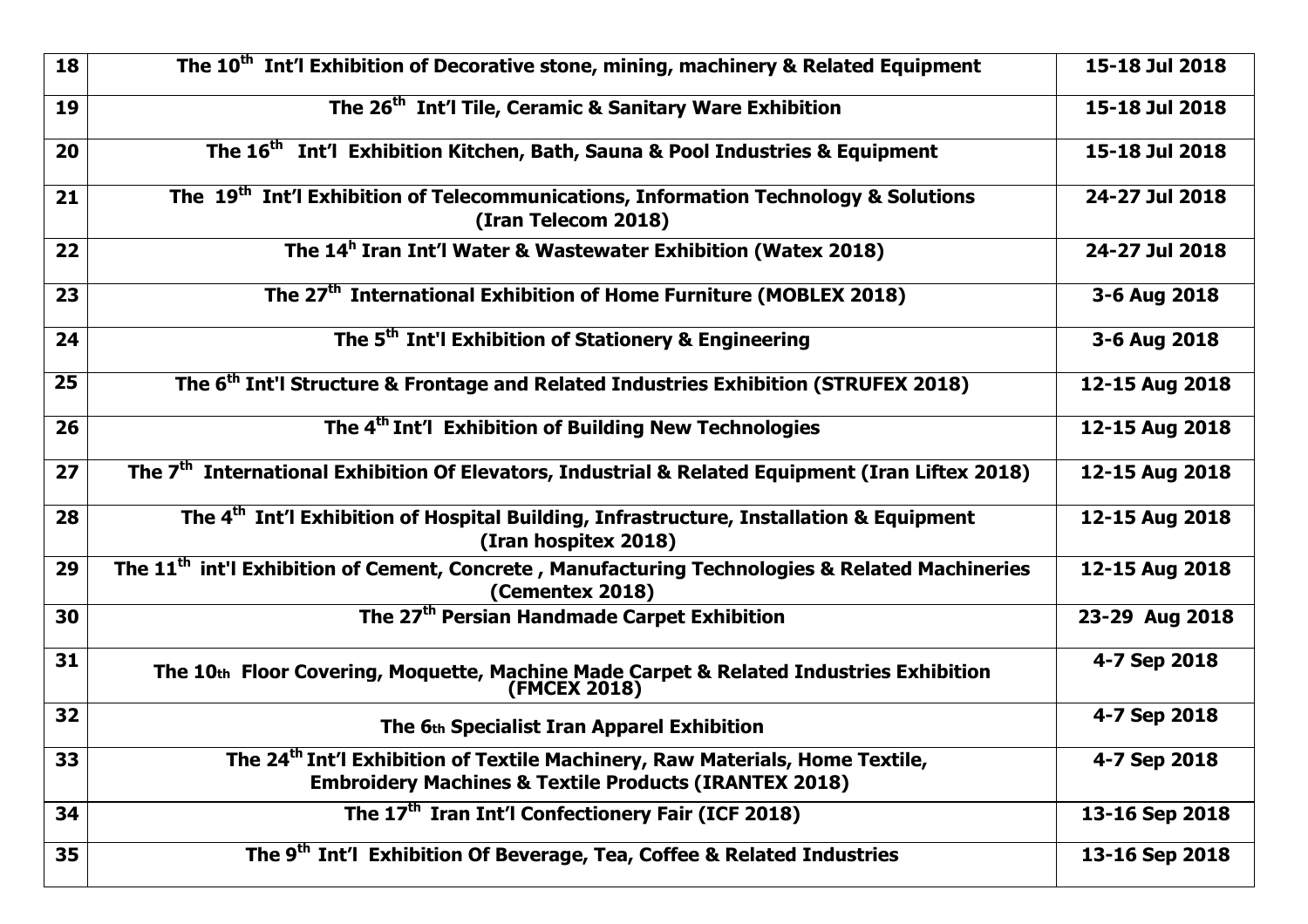| 36 | <b>Solo Exhibition</b>                                                                                                               | 13-16 Sep 2018 |
|----|--------------------------------------------------------------------------------------------------------------------------------------|----------------|
| 37 | The 12 <sup>th</sup> Int'l Exhibition of Iran Plast                                                                                  | 25-28 Sep 2018 |
| 38 | The 10 <sup>th</sup> Int'l Mother, Baby & Child Exhibition (MBC 2018)                                                                | 25-28 Sep 2018 |
| 39 | The 18 <sup>th</sup> Tehran Int'l Industry Exhibition (T.I.I.E 2018)                                                                 | 5-8 Oct 2018   |
| 40 | The 11 <sup>th</sup> Int'l Nanotechnology Exhibition (IRANANO 2018)                                                                  | 5-8 Oct 2018   |
| 41 | The 5 <sup>th</sup> Int'l Exhibition of HSE, Fire Fighting & Rescue (HSEEXPO 2018)                                                   | 5-8 Oct 2018   |
| 42 | The 17 <sup>th</sup> Int'l Exhibition of Installation<br>(Heating, Cooling, Ventilating, Air Conditioning & Refrigerating)(IHE 2018) | 15-18 Oct 2018 |
| 43 | The 3 <sup>rd</sup> Int'l Exhibition Of Halal Protein Products and Related Industries                                                | 15-18 Oct 2018 |
| 44 | <b>Hospitality Iran 2018</b>                                                                                                         | 15-18 Oct 2018 |
| 45 | The 17 <sup>th</sup> Int'l Exhibition of Poultry, Livestock, Dairy and Related Industries (IRANPLEX 2018)                            | 25-280ct 2018  |
| 46 | The 16 <sup>th</sup> Int'l Exhibition of Transportation & Urban Services (TITUF 2018)                                                | 25-280ct 2018  |
| 47 | The 18 <sup>th</sup> Int'l Electricity Exhibition (IEE)                                                                              | 2-5 Nov 2018   |
| 48 | The 14 <sup>th</sup> Int'l Exhibition of Mine, Mining, Construction Machinery & Related Equipment<br>(Iran Conmin 2018)              | 2-5 Nov 2018   |
| 49 | <b>Solo Exhibition</b>                                                                                                               | 2-5 Nov 2018   |
| 50 | The 13 <sup>th</sup> Auto Parts Int'l Exhibition (IAP 2018)                                                                          | 12-15 Nov 2018 |
| 51 | The 15th Int'l Exhibition of Metallurgy (IRAN METAFO 2018)                                                                           | 12-15 Nov 2018 |
| 52 | The 18 <sup>th</sup> Int'l Exhibition of Household Appliances                                                                        | 22-25 Nov 2018 |
| 53 | The 5 <sup>th</sup> Int'l Exhibition of Bags, Shoes, leather & Related Industry (MPEX 2018)                                          | 22-25 Nov 2018 |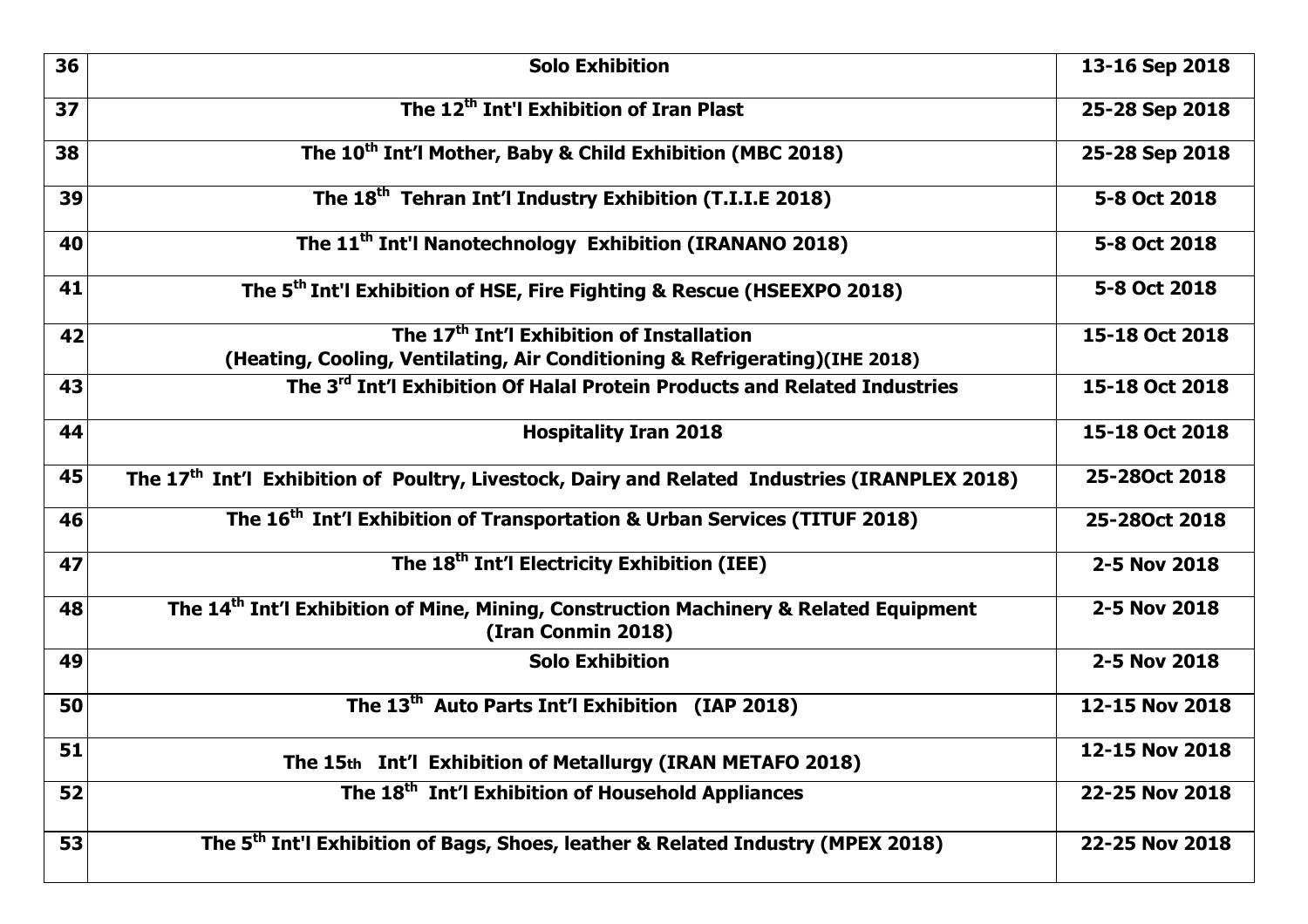|    | 54 The 8 <sup>th</sup> Int'l Exhibition of Agricultural, Organic, Health & Natural Products Technology (Agro Tech 2018) | 22-25 Nov 2018            |
|----|-------------------------------------------------------------------------------------------------------------------------|---------------------------|
| 55 | The 18 <sup>th</sup> Int'l Exhibition Paint, Resin, Industrial Coatings & Composites                                    | 1-4 Dec 2018              |
| 56 | The 12 <sup>th</sup> Int'l Flour & Bakery Industry Exhibition (Ibex 2018)                                               | 1-4 Dec 2018              |
| 57 | The 6 <sup>th</sup> Int'l Exhibition of Metal Rod Industries, Cables and Wire, Tube & Related Machinery                 | 1-4 Dec 2018              |
| 58 | The $17th$ Int'l Exhibition of exercise and sports equipment (Sportex 2018)                                             | 1-4 Dec 2018              |
| 59 | The 15 <sup>th</sup> Int'l Exhibition of Advertising, Marketing & Related Industries                                    | 1-4 Dec 2018              |
| 60 | The 25 <sup>th</sup> Int'l Exhibition of Printing, Packing & Related Machinery                                          | 11-14 Dec 2018            |
| 61 | The 12 <sup>th</sup> Int'l Exhibition Of Goods, Services and Equipment Stores and Chain Stores                          | 11-14 Dec 2018            |
| 62 | The 6 <sup>th</sup> Int'l Exhibition on Nuts, Dried Fruits & Related Industries                                         | 11-14 Dec 2018            |
| 63 | The 24 <sup>th</sup> Int'l Exhibition of Electronic, Computer & E – Commerce (Iran Elecomp 2018)                        | 11-14 Dec 2018            |
| 64 | The 8 <sup>th</sup> Int'l Exhibition of Office Furniture                                                                | 31 Dec 2018-3 Jan<br>2019 |
| 65 | The 19 <sup>th</sup> Exhibition Of Research and Technological Achievements                                              | 31 Dec 2018-3 Jan<br>2019 |
| 66 | The 6 <sup>th</sup> Int'l Exhibition of Real Estate (AMLAK EXPO)                                                        | 31 Dec 2018-3 Jan<br>2019 |
| 67 | The 8 <sup>th</sup> Int'l Exhibition of Pipe & Connections Machineries and Related Equipment                            | 31 Dec 2018-3 Jan<br>2019 |
| 68 | The 8 <sup>th</sup> Int'l Exhibition of Architecture, Modern House & Interior Design (MIDEX 2019)                       | 9-12 Jan 2019             |
| 69 | <b>Solo Exhibition</b>                                                                                                  | 9-12 Jan 2019             |
| 70 | <b>Italian Solo Exhibition</b>                                                                                          | 9-12 Jan 2019             |
| 71 | The 26 <sup>th</sup> int'l Exhibition Of Chandeliers & Decorative Light                                                 | 9-12 Jan 2019             |